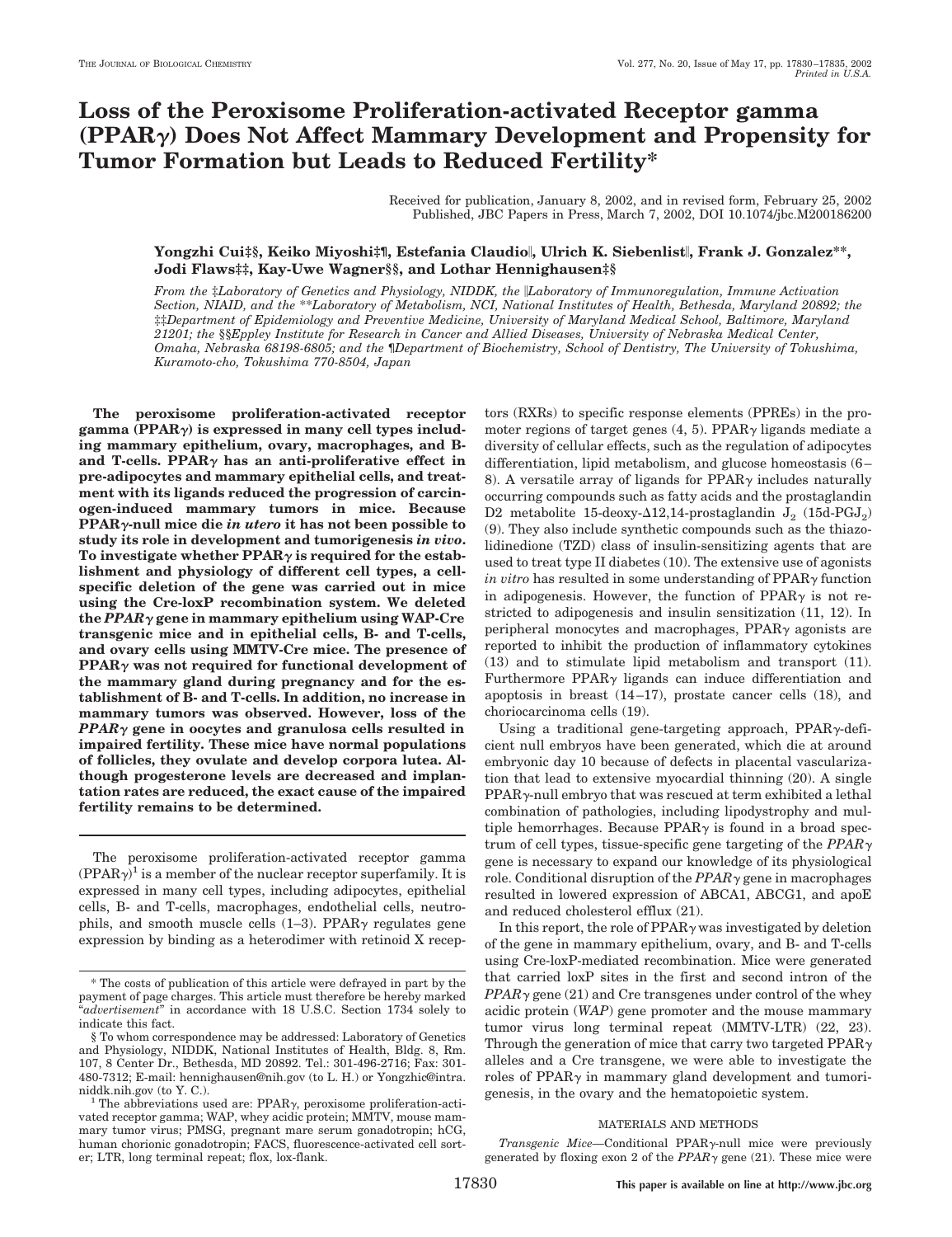mated with MMTV-Cre and WAP-Cre transgenic mice (22) and with ROSA26 reporter mice (24). The genotypes of the mice were determined by PCR analysis. Primers for the  $PPAR\gamma$  gene were F (5'-ctc caa tgt tct) caa act tac-3'), R1  $(5'$ -gat gag tca tgt aag ttg acc-3'), and R2  $(5'$ -gta ttc tat ggc ttc cag tgc-3'), which yielded a 225-bp band from the wild type allele, a 275-bp band from the floxed allele, or a 400-bp band from the null allele (95 °C, 30 s; 60 °C, 30 s; 72 °C, 90 s; 35 cycles). Primers for the Cre transgenes were 5'-tag agc tgt gcc agc ctc ttc c-3' (which binds in the WAP gene promoter), 5'-ggt tct gat ctg agc tct gag tg-3' (which binds in the MMTV-LTR), and 5'-cat cac tcg ttg cat cga ccg g-3' (which binds in the Cre sequence). The WAP-Cre transgene produced a 240-bp fragment and MMTV-Cre transgene yielded a 280-bp fragment (95 °C, 30 s; 65 °C, 30 s; 72 °C, 1 min; 30 cycles). The ROSA26 transgene produced a 425-bp product with primers 5'-gat ccg cgc tgg cta ccg gc-3' and 5'-gga tac tga cga aac gcc tgc c-3' (95 °C, 30 s; 65 °C, 30 s; 72 °C, 1 min; 30 cycles). All products were separated in 2% agarose Tris acetate/ EDTA gels. In the study, all the control mice were  $PPAR\gamma$  fl/fl littermates.

*Northern Blot—*Total RNA from mammary gland samples was isolated at different time points by TRIzol reagent (Invitrogen). Northern blots were prepared with 20  $\mu$ g of total RNA per lane. The hybridization probe was an approximate 1-kb *BamHI/SpeI* fragment from the 3'-part of the PPAR $\gamma$  cDNA. The identity of the probe was confirmed by sequencing.

*Histological Evaluation of Mammary Glands and Ovaries—*The inguinal mammary gland was biopsied at the indicated times of development and spread on a glass slide. After fixation for 4 h in Carnoy's solution, the glands were hydrated and stained with carminalum and dehydrated and mounted as described by Kordon *et al.* (25). The glands were photographed, paraffin-embedded, and sectioned at  $5 \mu m$ . Sections were stained with hematoxylin and eosin. For the  $\beta$ -galactosidase assay, the tissues were fixed in 2% paraformaldehyde, 0.25% glutaraldehyde, and 0.01% Nonidet P-40 in phosphate-buffered saline for 2 h and prestained in 2 mM  $MgCl<sub>2</sub>$ , 0.01% (w/v) sodium deoxycholate, and 0.02% (v/v) Nonidet P-40 in phosphate-buffered saline. Following the prestain, the samples were stained for 24–48 h at 30 °C in 30 mM  $K_4Fe(CN)_6$ , 30 mm  $K_3Fe(CN)_6$ , 2 mm  $MgCl_2$ , 0.01% (w/v) sodium deoxycholate, and 0.02% (v/v) Nonidet P-40 in phosphate-buffered saline with 1 mg/ml X-gal (5-bromo-4-chloro-3-indolyl- $\beta$ -D-galactopyranoside). Samples were washed in phosphate-buffered saline and then dehydrated, paraffin-embedded, and sectioned. The sections were counterstained with nuclear fast red.

Ovaries were fixed in Bouin's solution overnight and then washed in 70% ethanol. Paraplast (VWR Scientific, Buffalo Grove, IL)-embedded ovaries were serial-sectioned  $(8 \mu m)$  through the entire tissue, mounted on glass slides, and stained with Weigert's hematoxylin/picric acid methylene blue. Every 10th section was analyzed for the number of primordial, primary, and pre-antral/antral follicle numbers. The number of follicles in every 10th section was multiplied by 8 in order to give an estimate of the total follicle numbers. Only the follicles with a visible nucleus in the oocyte were counted to avoid double counting.

*Mammary Epithelium Transplantation—*The endogenous epithelium of athymic nude 3-week-old mice was removed as described by DeOme *et al.* (26). A piece of mammary tissue from a mature virgin donor was implanted into the center of the remaining fat pad. Mammary tissues from PPAR $\gamma$  fl/fl; MC(F), and fl/fl mice were transplanted into the right and left sides of the same nude mouse, respectively. To obtain transplanted tissues at term, the hosts were mated 8 weeks after they received the transplant, and the mammary glands were harvested the morning after delivery.

*Hormone Level—*Progesterone levels were measure by radioimmunoassay using Coat-A-Count (Diagnostic Products Corporations, Los Angeles, CA). Mice were anesthetized, and blood was collected by phlebotomy from the retro-orbital plexus. Serum was separated from cells by centrifugation for 5 min at 5000 rpm. Three 8-week-old PPAR $\gamma$  fl/fl; MC(F) virgin mice and four control mice were checked for estrus cycles, and blood was collected at the estrus day. Serum from six 8-week-old fl/fl; MC(F) and six fl/fl pseudopregnant mice (intraperitoneal injection of 5 IU of pregnant mare serum gonadotropin (PMSG) followed 48 h later by intraperitoneal injection of 5 IU of human chorionic gonadotropin (hCG) every 24 h for a total of 72 h) was analyzed.

*Embryo Implantation Sites*—Three PPARγ fl/fl; MC(F) adult females and two control females were mated with males of the same strain. The morning of finding a vaginal plug was designated day 0.5 of pregnancy. On day 6.5 of pregnancy, implantation sites were visualized by staining the uterus with 1% ammonium sulfide (Sigma) for 20 min. The implantation sites were identified by the unstained bands along the uterus (the uterus was stained blue).

FIG. 1. **Conditional deletion of the** *PPAR* **gene in mouse tissue.** *A*, LacZ staining of different tissues in MC(F); Rosa26 mouse: virgin mammary gland (*panel I*); lactation mammary gland (*panel II*), *arrows* point to mammary epithelial cells in *panels I* and *II*, *lu*, lumen; uterus (*panel III*); oocyte (*panel IV*); granulosa cells in ovary, stained blue (*arrow*, *panel V); spleen arrow* points to the megacaryocyte *panel VI. B*, MMTV-Cre(F)-mediated recombination of the *PPAR* gene in various cell types by PCR analysis. All the samples were from  $PPAR<sub>\gamma</sub>$ fl/fl mice. +,  $MC(F)$  positive; -,  $MC(F)$  negative. Null band (400 bp) is the recombination product after deletion of exon 2 of the  $PPAR\gamma$  gene (primers F/R2). The flox band (275 bp) is from the primers F/R1 with one loxP insertion.

*Flow Cytometry—*Single cell suspensions from spleen were depleted of erythrocytes and 106 cells were incubated with different combinations of antibodies for two-color fluorescence surface staining. Data were collected in a FACS calibur flow cytometer (BD PharMingen) and analyzed using CELLQuest software (BD PharMingen). The following monoclonal antibodies were used: anti-B220 (clone RA3-6B2), anti-CD11b (clone MacI), anti-CD4 (clone GK1.5), anti-CD8 (clone 53-6.7) All the antibodies were purchase from BD PharMingen.

#### RESULTS

*Conditional Deletion of the PPAR Gene in Mouse Tissues—* Because PPAR $\gamma$ -null mice die by day E10 (20), it has not been possible to investigate the function of  $PPAR<sub>\gamma</sub>$  in tissue development and physiology. To overcome this obstacle, we generated mice in which the  $PPAR<sub>\gamma</sub>$  gene can be deleted in specific cell types using the Cre-loxP recombination system. Exon 2 of the  $PPAR\gamma$  gene was flanked by loxP sites to generate  $PPAR\gamma$ floxed mice (21), which were bred with transgenic mice that carry the *Cre* gene under control of either the MMTV-LTR or the *WAP* gene promoter (22, 23). Loss of exon 2 leads to a premature termination of translation (21). Mice that carry floxed PPAR $\gamma$  alleles and the MMTV-Cre transgene are referred to as fl/fl; MC mice and those carrying the WAP-Cre transgene as fl/fl; WC mice. The WAP-Cre transgene is expressed almost exclusively in mammary epithelial cells during pregnancy and lactation, whereas the MMTV-Cre transgene is active in many tissues (23). We used two lines of transgenic mice expressing the MMTV-Cre transgene. While in the D line (MC(D)) the transgene is expressed in several secretory organs and the hematopoietic system (23), it is also expressed in ovarian tissue in the F line (MC(F)). The cell-specificity of Cre expression in the MC(F) line was established using the Rosa26 reporter strain (Fig. 1*A*). Cre activity was found in mammary ductal and alveolar epithelium, in the salivary gland, oocytes, granulosa cells, megacaryocytes, and B- and T-cells, but not in the uterus. We further evaluated the extent of MC(F)-mediated excision of exon 2 of the  $PPAR<sub>Y</sub>$  gene and its tissue distribution

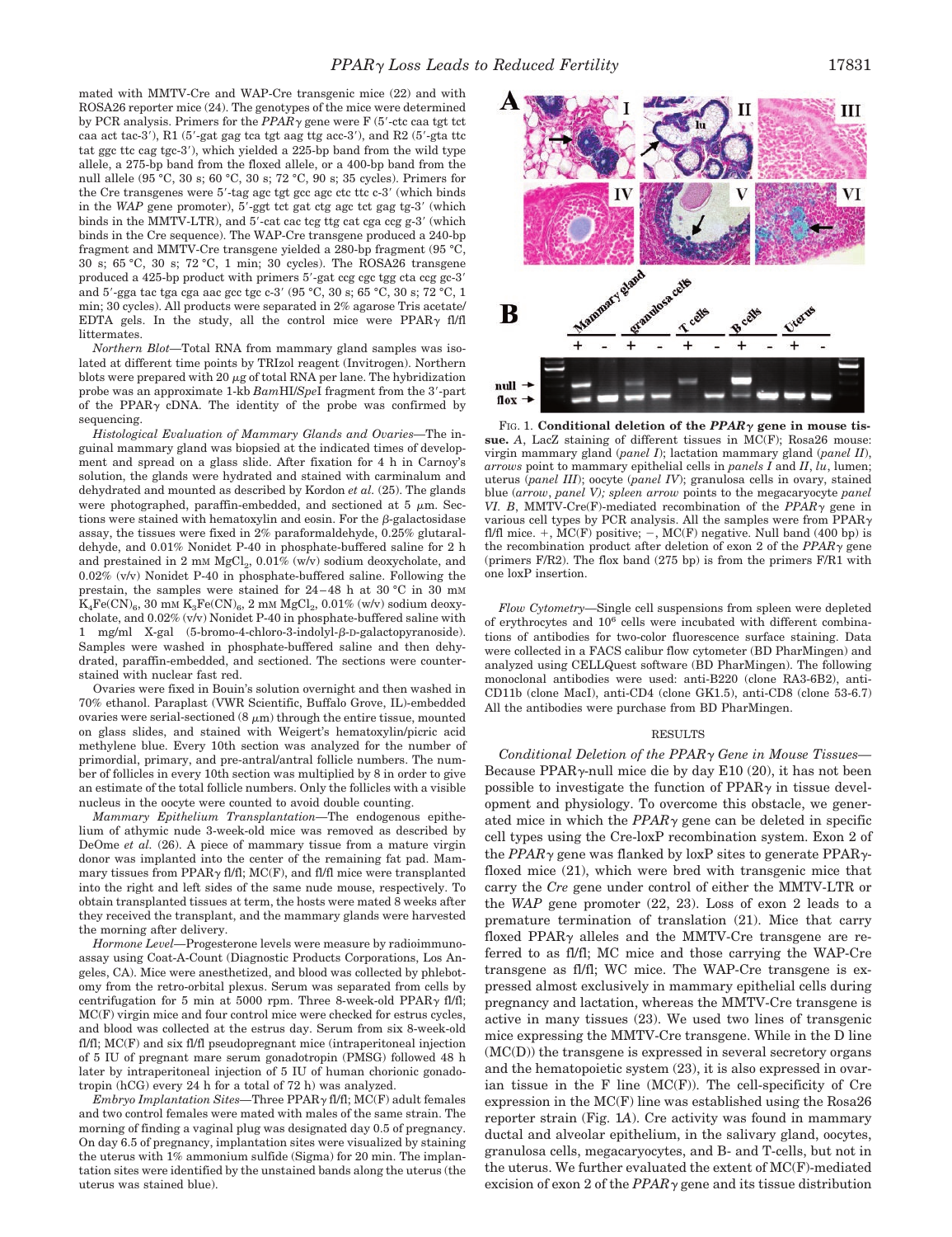

FIG. 2. The role of  $\text{PPAR}_{\gamma}$  during mammary development. A, expression pattern of the  $PPAR\gamma$  gene in mammary gland by Northern blot analysis. *B*, whole mount analyses of mammary tissues from PPAR $\gamma$  fl/fl; Cre and PPAR $\gamma$  fl/fl virgin mice. WAP-Cre and MMTV-Cre(F) mammary tissues were from 8-week-old virgins; MMTV-Cre(D) were from 20-week-old mice.

by PCR analysis of fl/fl; MC(F) mice. Extensive excision was observed in mammary tissue, B- and T-cells, and to a lesser extent in granulosa cells (Fig. 1*B*). Isolated B- and T-cells from the spleen of the conditional knockout mice exhibited a high recombination efficiency of the  $PPAR<sub>Y</sub>$  gene. There was no excision of the  $PPAR<sub>Y</sub>$  gene in the uterus, which demonstrated the absence of Cre recombinase expression.

*PPAR Is Not Required for Functional Mammary Gland Development*—It has been shown that the  $PPAR<sub>Y</sub>$  gene is expressed in both normal mammary epithelial cells and stromal cells (15). We further established the profile of PPAR $\gamma$  during mammary development by using northern blot analyses (Fig.  $2A$ ). PPAR $\gamma$  mRNA levels were high in virgin tissue and during pregnancy, decreased during lactation, and were reestablished at day 4 of involution. Highest levels of  $PPAR<sub>y</sub>$  mRNA were detected in cleared fat pad, which demonstrates that  $PPAR<sub>\gamma</sub>$  is more abundant in stromal cells than in epithelial cells.

To investigate the role of  $PPAR\gamma$  in mammopoiesis, we monitored ductal and alveolar development as well as mammary function in fl/fl; MC and fl/fl; WC mice. Ductal elongation and branching during puberty were normal upon inactivation with both the fl/fl; MC(D) and (F) line (Fig. 2*B*). Similarly, the formation and differentiation of the alveolar compartment appeared normal in fl/fl; WC and fl/fl; MC(D) mice (Fig. 3), and the dams could support their litters. However, pregnancy-mediated alveolar development in fl/fl; MC(F) mice was impaired, and the fat pad was rarely filled with lobules (Fig. 3). Those dams that had only a sparsely developed lobular compartment could not nurse their pups.

To investigate whether the mammary gland phenotype in



FIG. 3. **Histological analyses of mammary tissues from PPAR fl/fl; Cre and PPAR** $\gamma$  **fl/fl mice.** Mammary tissues from PPAR $\gamma$  fl/fl; WC/MC(D)/MC(F) (*panels I, III,* and *V*) and PPARfl/fl control (*panels II, IV,* and *VI*) mice were harvested at day 1 lactation. *Panels VII* and *VIII*, mammary tissues were harvested from transplanted PPAR $\gamma$  fl/fl; MC(F) mammary epithelium into wild type mice at day 1 lactation. Original magnification:  $\times 200$ .



FIG. 4. **Reduced fertility in PPAR fl/fl; MC(F) mice.** *Left*, average days of mating for PPAR $\gamma$  fl/fl; MC(F) mice conception ( $p < 0.01$ ). The data were from 24 fertile PPAR $\gamma$  fl/fl; MC(F) mice and 32 control mice. *Right*, the average number of pups from the first pregnancy (24 litters from PPAR $\gamma$  fl/fl; MC(F) mice and 32 litters from PPAR $\gamma$  fl/fl control mice) and all pregnancies (46 litters from PPAR $\gamma$  fl/fl; MC(F) mice and 82 litters from PPAR $\gamma$  fl/fl control mice). Data are expressed as mean  $\pm$  S.D.

fl/fl; MC(F) mice was autonomous to the epithelium or caused by systemic defects, we performed mammary epithelial transplants. Epithelium from fl/fl; MC(F) mice was transplanted into the cleared fat pad of athymic nude mice, and mammary development was evaluated at parturition. At parturition, fl/fl; MC(F) mammary epithelium had developed normally, and the fat pad was filled with secretory alveoli (Fig. 3). These results demonstrate that the incomplete mammary development in fl/fl; MC(F) mice was not the result of a primary defect in the epithelium, but rather a secondary defect.

*PPAR Ablation from the Epithelial Compartment Did Not Induce Mammary Tumors*—PPAR<sub>Y</sub> is highly expressed in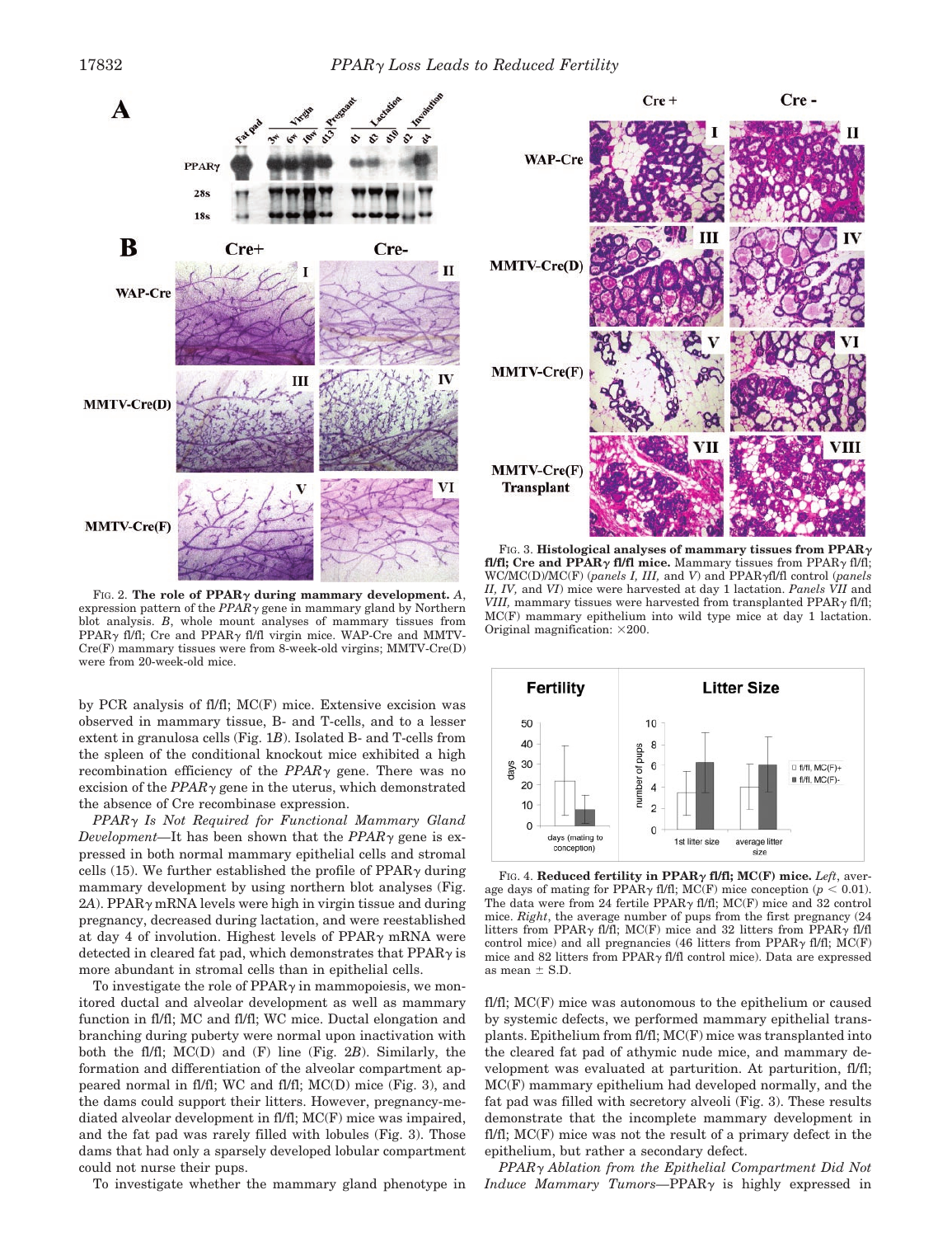

FIG. 5. **Normal B- and T-cell population in spleen of PPAR fl/fl; MMTV-Cre and control mice.** Two-color FACS analysis of spleen from 6–8-week-old mice. *Upper panels* show staining with anti-B220 and anti-MacI antibodies (B-cell and monocyte surface marker, respectively) and *lower panels* show anti-CD8/anti-CD4 staining (T-cell marker).

breast cancer cell lines and infiltrating ductal breast adenocarcinomas (15), and the activation of  $PPAR<sub>\gamma</sub>$  has been known to inhibit growth and induce apoptosis and terminal differentiation of breast cancer cells *in vitro* and *in vivo* (15, 17). Based on these observations, we hypothesized that the loss of  $PPAR<sub>y</sub>$ would sensitize mice to tumor formation. To investigate this possibility, we observed more than 30 PPAR $\gamma$  fl/fl; MC mice, 20 fl/fl; WC mice, and an equal number of control mice over a period of 12 months. These mice were bred *ad libidum*. None of these mice developed tumors over the 12 months. After 15 months 2 fl/fl; MC mouse and 1 control mouse developed breast tumors. These results suggest  $PPAR<sub>\gamma</sub>$  is not a strong and dominant tumor suppressor.

*Loss of PPAR in the Ovary Results in Reduced Fertility—* PPAR $\nu$  has been found in bovine (27–29), rat (30, 31), and human (32) ovaries. Reverse transcription-PCR results confirmed that the  $PPAR<sub>\gamma</sub>$  gene is also expressed in the mouse ovary (data not shown). One-third (11/35) of fl/fl; MC(F) females were infertile, and the remainder exhibited impaired fertility. On the average fl/fl; MC(F) conceived after 22 days of mating, while it took control mice only 8 days ( $p < 0.01$ ) (Fig.

4). In addition, litter sizes of fl/fl; MC(F) dams were small (3  $\pm$ 2 pups), while there were  $6 \pm 3$  pups in the fl/fl mice ( $p < 0.01$ ) (Fig. 4).

To investigate the cause of the impaired fertility, we performed morphometric analyses on ovaries from 3-month-old fl/fl; MC(F)  $(n = 4)$  and fl/fl females  $(n = 4)$ . There was no significant difference in the numbers of primordial (9720  $\pm$  $3595 \text{ versus } 9460 \pm 5008 \text{ in fl/fl}; \text{MC}(F) \text{ versus fl/fl} \text{ ovaries}, p =$ 0.935), primary  $(2940 \pm 1253 \text{ versus } 2760 \pm 847, p = 0.819)$ and preantral/antral  $(5240 \pm 1201 \text{ versus } 6620 \pm 2145, p =$ 0.304) follicles. We also treated fl/fl;  $MC(F)$   $(n = 2)$  and control  $(n = 2)$  mice with PMSG (5 IU/mouse) and hCG (5 IU/mouse) to induce superovulation. There was no difference in the number of oocytes (25 *versus* 20) released in response to PMSG.

Reduced fertility of PPAR $\gamma$  fl/fl; MC(F) mice could also be the result of decreased levels of progesterone. We therefore measured progesterone levels in virgin mice at the estrus day  $(n =$ 4 in each group). Although the progesterone level in fl/fl; MC(F) mice  $(6.3 \pm 3.1 \text{ ng/ml})$  was lower than that in the control  $(12.5 \pm 7.5 \text{ ng/ml})$  mice, the difference was not significant (*p* = 0.204). We also measured the progesterone levels in mice in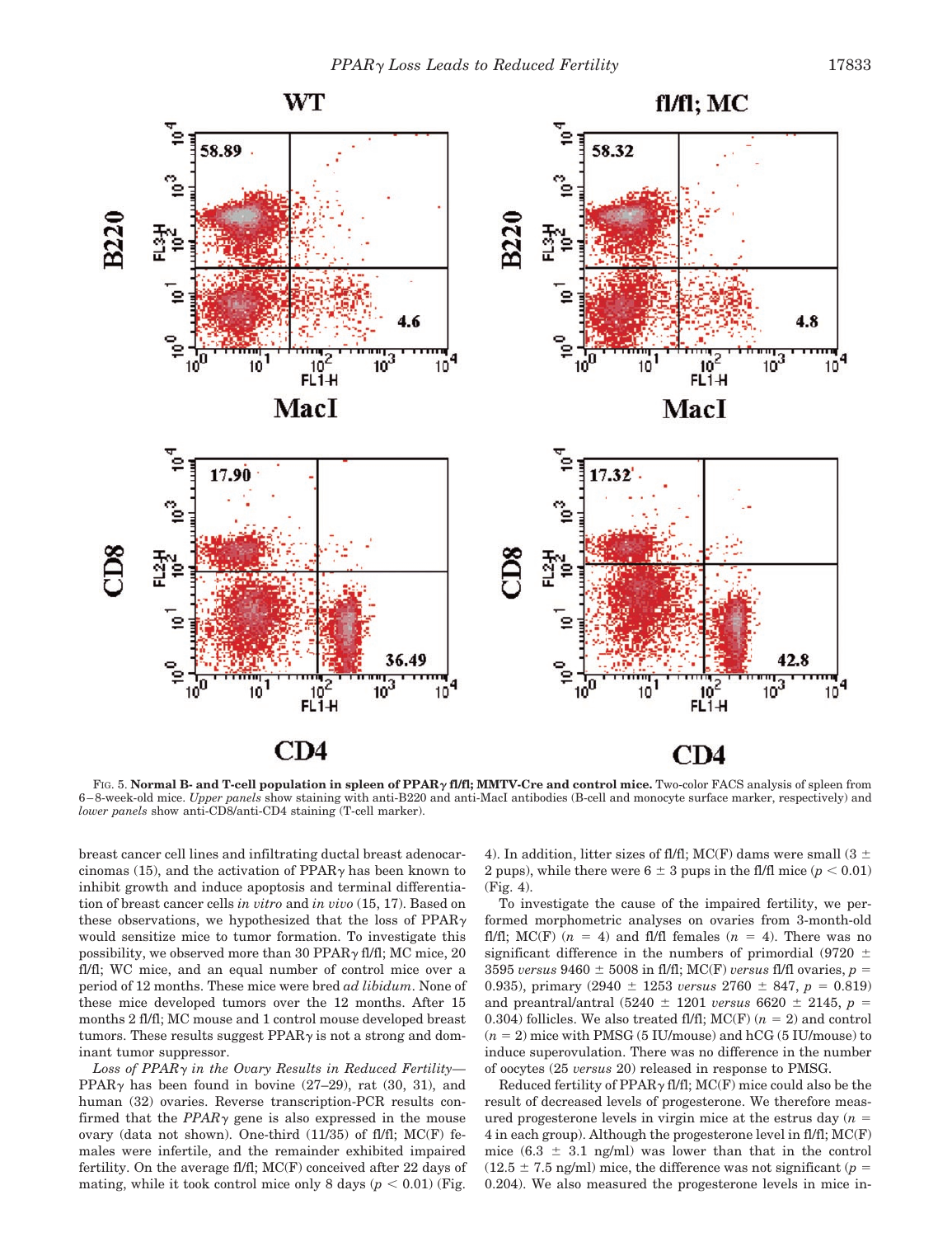jected with 5 IU of PMSG followed 48 h later by 5 IU of hCG injection. Progesterone levels were  $43.6 \pm 21.2$  ng/ml in fl/fl; MC(F) mice and  $51.5 \pm 19.6$  in fl/fl mice ( $n = 6$  in each group). There was no significant difference. We collected and fixed the ovaries from these virgin and pseudopregnant mice, and measured the size of the corpus luteum. There were no differences in morphology or size of the corpus luteum between the fl/fl; MC(F) and control mice ovaries.

We also examined the number of implantations *in utero* of  $PPAR\gamma$  fl/fl; MC(F) and control mice. Implantation occurs between days 3.5 and 4 (33), and we counted implantation sites at day 6.5 postcoitus. We found six implantation sites in one of the three PPAR $\gamma$  fl/fl; MC(F) mice but none in the other two. In the two control mice we found five and seven implantation sites, respectively. As described earlier (Fig. 1), Cre was not expressed in the uterus, and the  $PPAR\gamma$  gene had remained intact.

*B- and T-cells Develop in the Absence of PPAR—*A possible role for  $PPAR\gamma$  in the differentiation of B- and T-cells has been reported (3, 34). To address whether the development of B- and T-cells requires the presence of  $PPAR<sub>\gamma</sub>$ , we analyzed B- and T-cell populations from spleen using FACS cytometry (Fig. 5). In control mice, B-cells constitute  $\sim$  50%, T-cells 35%, and macrophages 5% of the total cells in spleen. The same ratio was observed in spleens from PPAR $\gamma$  fl/fl; MC(F) mice. These results suggest that  $PPAR\gamma$  is not required for the generation of B- or T-cells.

#### DISCUSSION

A variety of functions have been attributed to  $PPAR<sub>\gamma</sub>$ . Activation of PPAR $\gamma$  promotes differentiation and induces apoptosis in a broad range of human malignant cell lines, including breast cancer (15, 17), prostate cancer (18), non-small cell lung cancer (35), and liposarcomas (36). Furthermore activation of  $PPAR<sub>\gamma</sub>$  reduces tumor progression in xenograft models of prostate (18) and colon (37) cancers, and it induces regression or stasis of DMBA (9,10-climethyl-1,2-benzanthracene)-induced tumors (14, 16). In contrast with this, other studies show that activation of  $PPAR<sub>Y</sub>$  promotes the development of colon tumors in C57BL/6-APC $-$ /+ mice (38, 39). The use of mice in which the  $PPAR<sub>Y</sub>$  gene is inactivated should shed light on the role of  $PPAR<sub>Y</sub>$  on normal development, physiology, and tumorigenesis. Because traditional PPAR $\gamma$ -null mice are embryonic lethal (20), we have now investigated the role of  $PPAR<sub>\gamma</sub>$  through the deletion of the gene in several cell types using Cre-loxP-mediated recombination. Inactivation of the  $PPAR<sub>\gamma</sub>$  gene in mammary epithelium with WAP-Cre or MMTV-Cre (D) mice did not interfere with normal development during pregnancy, and lactation was not impaired. Thus unlike other members of the steroid receptor family (40), PPAR $\gamma$  is not essential for ductal and lobulo-alveolar development. Furthermore, we did not observe an increased incidence of mammary tumors. This suggests that  $PPAR<sub>\gamma</sub>$  by itself is not vital for development and is not a dominant tumor suppressor. It is possible that other members of this family, such as  $PPAR\alpha$  and  $PPAR\beta$ , compensate for the loss of PPAR $\gamma$ , similar to the pRb family (41). The expression of an active oncogene in mammary epithelium devoid of  $PPAR<sub>y</sub>$  (possibly through a transgene) will eventually establish whether  $PPAR<sub>\gamma</sub>$  has any tumor suppressor function in the breast.

Inactivation of the  $PPAR\gamma$  gene with an MMTV-Cre(F) transgene resulted in impaired fertility and abrogated mammary development. However, lack of functional mammary development is probably a consequence to the ovarian dysfunction for several reasons. Results of mammary epithelial transplants demonstrated the PPAR $\gamma$ -null epithelium could develop into a differentiated mammary gland. *In situ* hybridization has shown that  $PPAR<sub>\gamma</sub>$  mRNA is present in the ovary and primarily in the granulosa cells of developing follicles, but not in the oocytes (31). Following the luteinizing hormone surge, levels of  $PPAR<sub>\gamma</sub>$  mRNA decline suggesting a role in ovarian function (31). Furthermore, the MMTV-Cre(F) line of transgenic mice expresses Cre in oocytes, granulosa cells, and the corpora lutea, and the impaired fertility could be the result of subfunctional physiology of these cell types.

PPAR $\gamma$  fl/fl; MC(F) mice appeared to ovulate normally but exhibited impaired implantation. Because Cre was not expressed in uterine tissue and the  $PPAR\gamma$  gene was intact, uterine dysfunction can be ruled out. In the mouse, secretion of progesterone from newly formed corpora lutea, accompanied by preimplantation ovarian estrogen secretion on day 4 of pregnancy, is critical for the establishment of uterine receptivity for implantation (42). The activation of  $PPAR<sub>\gamma</sub>$  has been shown to affect progesterone production. PPAR $\gamma$  ligands inhibited progesterone production in cultured human and porcine granulosa cells (43); however, they stimulated the secretion of both progesterone and E2 in cultured rat granulosa cells (31). In our *in vivo* study, progesterone levels were reduced in virgin mice upon inactivation of the  $PPAR\gamma$  gene in granulosa cells and the corpora lutea. These mice had normal follicle numbers and normal estrous cycles. When stimulated by PMSG/hCG injection the progesterone levels increased to the normal range, and the morphology and size of the corpora lutea were normal, suggesting the ovary was functional upon exogenous hormone challenging. Under physiological conditions, the ovarian function might not be sufficient to induce implantation, which could explain the reduced fertility of PPAR $\gamma$  fl/fl; MC(F) mice.

#### REFERENCES

- 1. Spiegelman, B. M. (1997) *Eur. J. Med. Res.* **2,** 457–464
- 2. Law, R. E., Goetze, S., Xi, X. P., Jackson, S., Kawano, Y., Demer, L., Fishbein, M. C., Meehan, W. P., and Hsueh, W. A. (2000) *Circulation* **101,** 1311–1318 3. Clark, R. B., Bishop-Bailey, D., Estrada-Hernandez, T., Hla, T., Puddington,
- L., and Padula, S. J. (2000) *J. Immunol.* **164,** 1364–1371 4. Kliewer, S. A., Umesono, K., Noonan, D. J., Heyman, R. A., and Evans, R. M.
- (1992) *Nature* **358,** 771–774 5. Tontonoz, P., Hu, E., Graves, R. A., Budavari, A. I., and Spiegelman, B. M. (1994) *Genes Dev.* **8,** 1224–1234
- 6. Rosen, E. D., Sarraf, P., Troy, A. E., Bradwin, G., Moore, K., Milstone, D. S., Spiegelman, B. M., and Mortensen, R. M. (1999) *Mol. Cell* **4,** 611–617
- 7. Kubota, N., Terauchi, Y., Miki, H., Tamemoto, H., Yamauchi, T., Komeda, K., Satoh, S., Nakano, R., Ishii, C., Sugiyama, T., Eto, K., Tsubamoto, Y., Okuno, A., Murakami, K., Sekihara, H., Hasegawa, G., Naito, M., Toyoshima, Y., Tanaka, S., Shiota, K., Kitamura, T., Fujita, T., Ezaki, O., Aizawa, S., Nagai, R., Tobe, K., Kimura, S., and Kadowaki, T. (1999) *Mol Cell* **4,** 597–609
- 8. Chawla, A., Schwarz, E. J., Dimaculangan, D. D., and Lazar, M. A. (1994) *Endocrinology* **135,** 798–800
- 9. Forman, B. M., Tontonoz, P., Chen, J., Brun, R. P., Spiegelman, B. M., and Evans, R. M. (1995) *Cell* **83,** 803–812
- 10. Lehmann, J. M., Moore, L. B., Smith-Oliver, T. A., Wilkison, W. O., Willson, T. M., and Kliewer, S. A. (1995) *J. Biol. Chem.* **270,** 12953–12956
- 11. Spiegelman, B. M., and Flier, J. S. (1996) *Cell* **87,** 377–389
- 12. Tontonoz, P., Nagy, L., Alvarez, J. G., Thomazy, V. A., and Evans, R. M. (1998) *Cell* **93,** 241–252
- 13. Spiegelman, B. M. (1998) *Cell* **93,** 153–155
- 14. Pighetti, G. M., Novosad, W., Nicholson, C., Hitt, D. C., Hansens, C., Hollingsworth, A. B., Lerner, M. L., Brackett, D., Lightfoot, S. A., and Gimble, J. M. (2001) *Anticancer Res.* **21,** 825–829
- 15. Mueller, E., Sarraf, P., Tontonoz, P., Evans, R. M., Martin, K. J., Zhang, M., Fletcher, C., Singer, S., and Spiegelman, B. M. (1998) *Mol. Cell* **1,** 465–470
- 16. Mehta, R. G., Williamson, E., Patel, M. K., and Koeffler, H. P. (2000) *J. Natl. Cancer Inst.* **92,** 418–423
- 17. Elstner, E., Muller, C., Koshizuka, K., Williamson, E. A., Park, D., Asou, H., Shintaku, P., Said, J. W., Heber, D., and Koeffler, H. P. (1998) *Proc. Natl. Acad. Sci. U. S. A.* **95,** 8806–8811
- 18. Kubota, T., Koshizuka, K., Williamson, E. A., Asou, H., Said, J. W., Holden, S., Miyoshi, I., and Koeffler, H. P. (1998) *Cancer Res.* **58,** 3344–3352
- 19. Keelan, J. A., Sato, T. A., Marvin, K. W., Lander, J., Gilmour, R. S., and Mitchell, M. D. (1999) *Biochem. Biophys. Res. Commun.* **262,** 579–585
- 20. Barak, Y., Nelson, M. C., Ong, E. S., Jones, Y. Z., Ruiz-Lozano, P., Chien, K. R., Koder, A., and Evans, R. M. (1999) *Mol. Cell* **4,** 585–595
- 21. Akiyama, T. E., S. S., Lambert, G., Nicol, C., Matsusue, K., Pimprale, S., Lee, Y., Ricote, M., Glass, C., Brewer, Jr H. B., Gonzalez, F. (2002) *Mol. Cell. Biol.* **22,** 2607–2619
- 22. Wagner, K. U., Wall, R. J., St-Onge, L., Gruss, P., Wynshaw-Boris, A., Garrett, L., Li, M., Furth, P. A., and Hennighausen, L. (1997) *Nucleic Acids Res.* **25,** 4323–4330
- 23. Wagner, K. U., McAllister, K., Ward, T., Davis, B., Wiseman, R., and